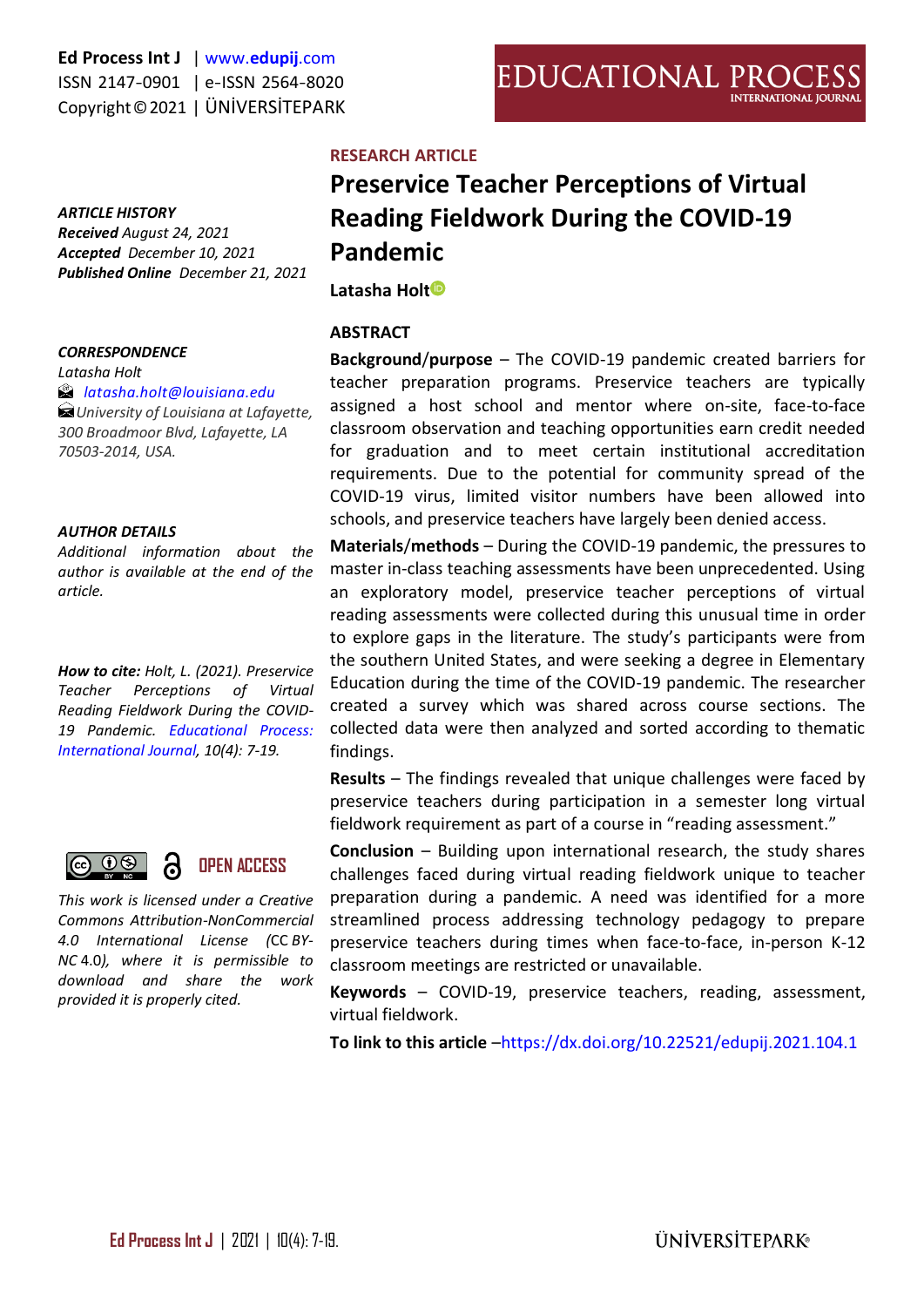## **1. INTRODUCTION**

The COVID-19 pandemic has impacted higher education across the globe, including teacher preparatory programs (Marinoni et al., 2020; Neuwirth et al., 2020). Due to mandates restricting traditional, face-to-face, in-person classroom contact, teacher education programs were forced to reconsider the methods used in order that fieldwork requirements could still be met. Instructors were tasked with arranging reading fieldwork whilst remaining cautious of the potential for COVID-19 community spread. Also, instructors had to be mindful of the ongoing scheduling adjustments with regards to partnerships with K-12 schools. These K-12 meeting schedules fluctuated from traditional to virtual (online) and even hybrid models. As with many other sectors, preservice teacher fieldwork looked to virtual methods in order to fulfill its program requirements (Ersin et al., 2020; Holt & Kramer, 2020).

Prior to the pandemic, a typical semester would allow for preservice teachers to spend fieldwork time observing and undertaking teaching practice. This would take the form of implementing a reading intervention project with struggling students in a face-to face setting. In order to make this possible, partnerships between universities and host schools were often established prior to the start of the course. However, COVID-19 complicated the discourse, and K-12 schools were overwhelmed with a frequently shifting operating environment due to COVID-19 mandates as community spread was monitored and the necessary adjustments implemented at the local, regional, or national level. On this, the Center for Disease Control and Prevention recommended a limited school visitor policy be enforced (Center for Disease Control and Prevention, 2020).

Since large numbers of people were no longer permitted to congregate within the physical school setting, the scheduling of preservice teachers to observe and teach on-site with an entire class of students became untenable. Another challenge was the hardships that the school's host teachers faced. Increased time was spent on additional COVID-19 related job requirements in order to simply meet their own teaching responsibilities. According to Kaden (2020), host teacher experiences included an "above average workload" and "underestimated time" needed to complete tasks as a result of the COVID-19 pandemic and the shift to remote learning (p. 10). Therefore, the additional time required to work with preservice teacher fieldwork projects was limited, making the partnerships difficult to continue. Also, it is important to note that instructors were also concerned about the potential spread of the virus if preservice teachers, and/or others involved with the fieldwork experience were exposed to COVID-19, which further discouraged traditional, face-to face classes and in-person contact.

Despite multiple factors working against the normal fieldwork partnerships, moving forwards was important. The current study shares preservice teachers' perceptions after having completed virtual (online) reading fieldwork as a requirement for a Reading Assessment course delivered during the COVID-19 pandemic. The virtual reading fieldwork was used to support mastery of the course objectives, and to enable teacher candidates to earn 15 hours of required fieldwork credit.

#### **2. LITERATURE REVIEW**

## *2.1 Foundation of learning*

In 1916, educational philosopher John Dewey authored a book titled *Democracy and Education.* One chapter of the collection was devoted to education as growth to itself and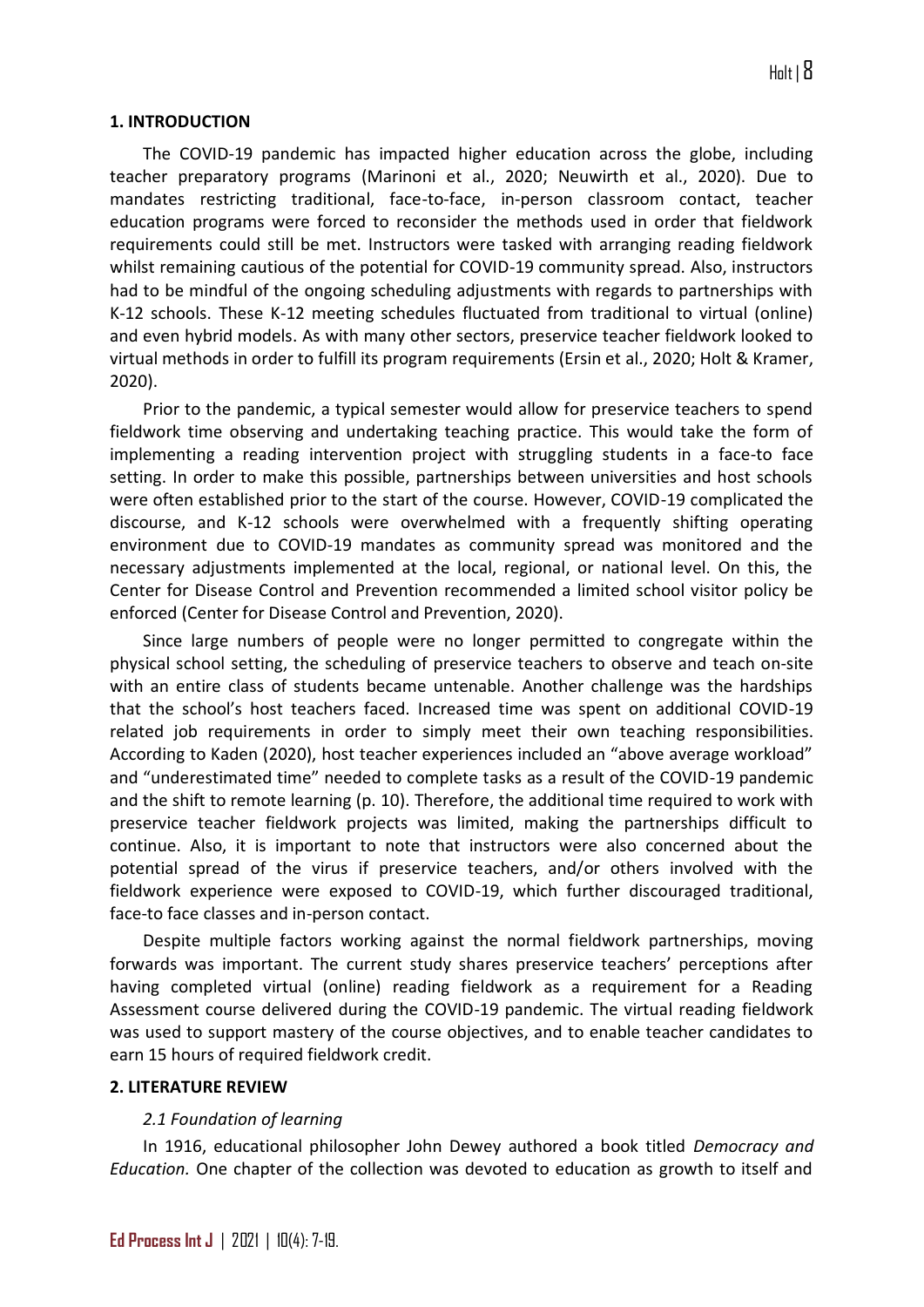the greater society. Dewey (2008/1916) stated that "the educational process is one of continual reorganizing, reconstructing, and transforming" (p. 50). Over 100 years later, during a global pandemic, Dewey's ideas are considered just as applicable to education and the challenges currently facing society. To move forward and achieve growth in education, we must continue to reorganize and transform what we know and do in today's classroom.

The COVID-19 pandemic forced widespread school closures in an unprecedented event impacting education on a global scale. The pandemic necessitated a paradigm shift in the methods of instruction offered to K-12 grade students, thus changing the fundamental roles of teachers (Kaden, 2020). Similarly, institutes of higher education also faced difficulties in continuing to deliver continuous instruction (Ali, 2020). For example, in the preparation of preservice teachers, instructors in teacher preparation programs had to implement the required practicum teaching opportunities within a virtual (online) setting (Bradley & Fogelsong, 2021; Wells, 2021).

In a 2005 report titled *Preparing Teachers for a Changing World: What Teachers Should Learn and Be Able to Do*, Darling-Hammond and Bransford (2007) shared details regarding the complex process involved in developing well-prepared teacher candidates who were sufficiently equipped to meet societal needs. The specific learning community components needed to prepare preservice teachers to join the professional learning community align with many components including "understanding, practices, vision, disposition, and tools" (p. 386). This idea was further explored in research published by Brandt et al. (2021), who identified a connection between content knowledge and engagement that enhanced pedagogical understanding.

#### *2.2 Gaps in research*

When reviewing the literature, there is a need to explore a gap in the research that exists with the development of preservice teachers and virtual experiences such as online reading fieldwork, especially in times of natural disasters or a global pandemic. Therefore, the current study focused on examining preservice teacher perceptions after having participated in a virtual literacy practicum during the COVID-19 pandemic as a means to exploring these experiences during such an unprecedented event.

Taking the already established reading fieldwork and transitioning to online methods of presentation during the pandemic was largely exploratory for many. Not only were preservice teachers attending their college reading course online, additionally they were asked to engage in a reading practicum assessment that required them to support struggling K-12 students within a virtual setting.

It is therefore important to prepare teacher candidates to be flexible in their working approach, and this includes their ability to teach virtually if needed to do so, especially in times where traditional, in-person meetings and face-to-face classroom-based teaching are simply not possible. With the teacher reading course already meeting within a virtual setting, the decision to move the reading fieldwork project online was adopted. This meant that all traditional, in-person tasks were to be accomplished within a virtual space that had yet to be created. To prepare, throughout the semester the preservice teachers were guided through four stages: 1) Build a virtual space and partner a student in need of reading support within an online setting, 2) Complete reading assessments within the virtual space to collect predata, 3) Provide 8 weeks of prescribed interventions online, and 4) Reassess the student's reading skills and reflect on their progress and their own personal teaching skills.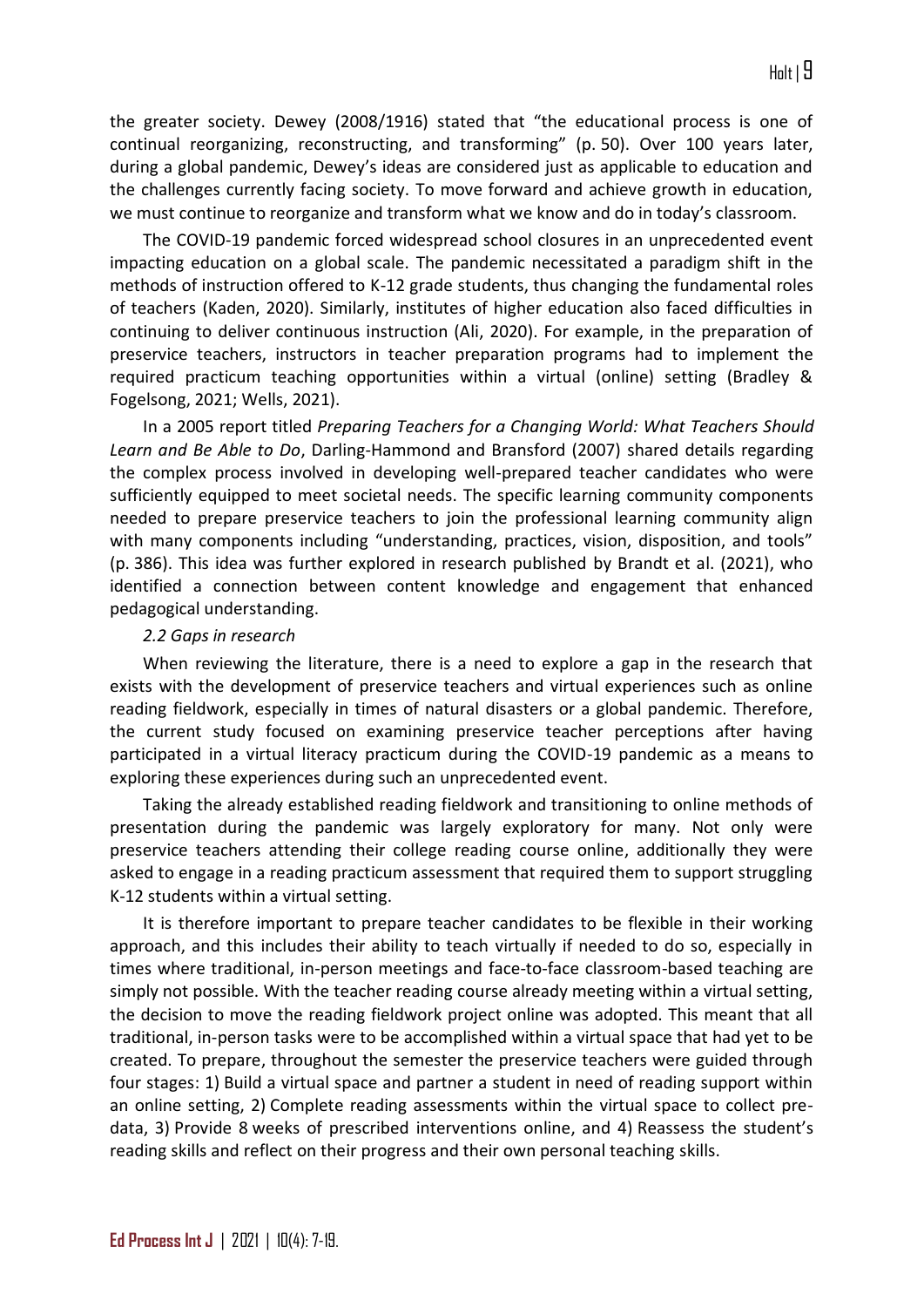In order to learn more about the student perception and to explore the unprecedented virtual reading fieldwork, the following research questions formed the focus of the current study. An exploratory research method then allowed these questions to be considered.

- How are preservice teacher preparation programs meeting reading fieldwork needs during the COVID-19 pandemic, when only limited in-person contact is permitted?
- How do preservice teachers perceive the stages used, the impact on their work, and the stressors and overall effectiveness of the virtual reading fieldwork completed during the COVID-19 pandemic?
- In what ways do preservice teachers feel that improvements can be made to virtual reading fieldwork used in times of emergency such as the COVID-19 pandemic?

During the limited access to K-12 classrooms due to the pandemic, the goal of developing preservice teachers' reading skills took on a new virtual form in order to bridge theory and practice. Building on the works of Shulman (1986), *Pedagogical Content Knowledge* [PCK] can be further developed if preservice teachers participate in authentic fieldwork opportunities. PCK has since been revisited to emphasize the increase of technology needed in today's classroom. Instead of isolating technology, the *Technological Pedagogical and Content Knowledge* [TPACK] framework has an intentional focus on the technology teaching skills along with the pedagogy and content (Mishra & Koehler, 2006).

The purpose of the current study was to collect data in order to better understand the perceptions of preservice teachers regarding their experiences with virtual reading course fieldwork completed during the COVID-19 pandemic. The TPACK framework was considered with the preservice teacher experiences during virtual reading fieldwork throughout the study, which helped to form the research questions and the researcher-created survey. The preservice teachers received content and experimented with technology in order to develop their pedagogy. Based on the difficulties experienced by the participant preservice teachers and their course instructor, the research aimed to address the challenges faced and to highlight positive findings that contribute to the existing literature.

## **3. METHODOLOGY**

#### *3.1. Participants*

The participants were senior level teacher candidates seeking a degree in an Elementary Education program, and who had participated in virtual reading fieldwork during the COVID-19 pandemic in the southern United States. The participants were members of one of three sections of a Reading Assessment course offered during the 2020 fall semester. The survey was sent out via email to the assigned instructors for each of the three sections, who then forwarded it to their students (preservice teachers. A total of 21 participants responded.

#### *3.2. Instruments*

The primary data source was a researcher-created survey. The developed survey was checked for validity and reliability by using member checking. The survey was designed using the SurveyMonkey software, and consisted of 44 questions including a combination of both open and closed items. The survey items focused upon the participants' fieldwork experiences during COVID-19, their perceptions of the project's impact on the students served, any stressors, and their suggestions for potential improvements.

Some of the closed-ended items were: "Did you work one-on-one with a student needing support with reading during the fall of 2020?" "If you worked with a student, how many reading sessions did you complete?" "What format best describes the way you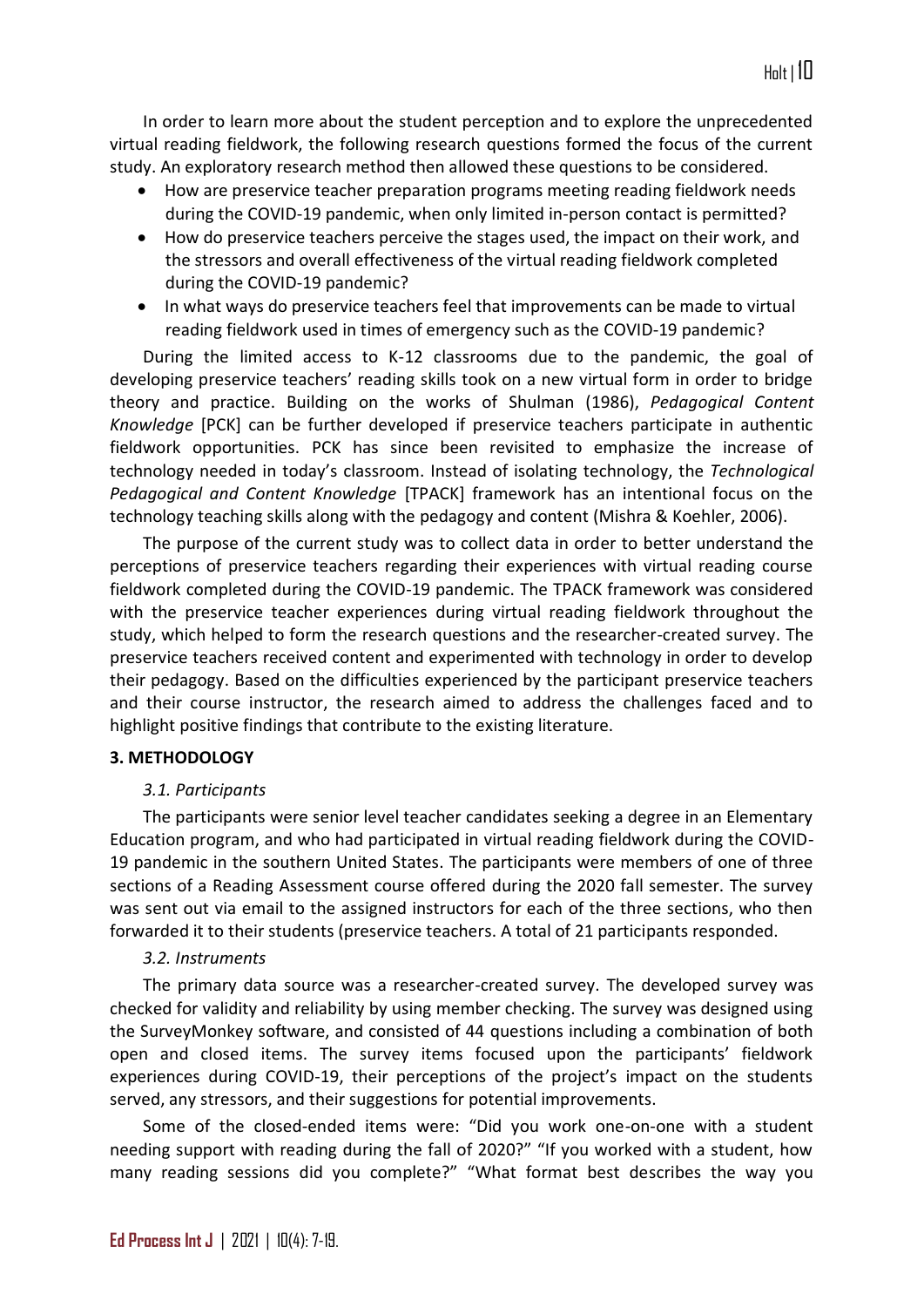delivered the sessions during the fall of 2020?" "Did you give reading assessments during your intervention session?" and "Did you have reliable access to technology tools and the Internet for use during the intervention sessions?" Some of the open-ended items were: "Describe the ways in which you assessed literacy needs (i.e., reading, writing, speaking, listening) with your interventions during the fall of 2020," "If you used online instruction (e.g., virtual school setting or hybrid/hyflex) to implement reading lessons and interventions during the fall of 2020, describe how you feel the students responded to the sessions," "What challenges (if any) have you experienced with virtual interventions?" "What support would help preservice teachers with virtual tutoring?" and "What was your biggest takeaway from this experience?" Also, there was also a rating item that included an opportunity for the participants to "Rate the stress level you feel with virtual interventions."

#### *3.3. Procedure*

The study was conducted during the 2020 fall semester. Permission to complete the study was obtained from the Institutional Review Board. Once permission was granted, the data collection was able to begin. The researcher-created survey was organized according to the Institutional Review Board's approval and then distributed to the students of the three sections of the course via an email sent to their course instructor. The students were asked if they wished to voluntarily participate, and the survey remained open for them to complete if they wished to do so up until the end of the course semester.

## *3.4. Data Analysis*

Once the data was obtained and the survey closed, the analysis of the collected data began. The stages of data analysis included the following. First, it was confirmed that the participant responses were collected via the SurveyMonkey software. After the survey had been closed, the participant responses were downloaded to Microsoft Excel. Since the study was exploratory, the disaggregation consisted of sorting the multiple-choice items and the open responses into emergent themes.

In order to arrive at the themes, the data was reviewed in three ways and coded accordingly. Each individual participant's response was analyzed by the researcher and debriefed with fellow colleagues for the purposes of validation. Second, sections of coded data were subsequently resorted after having been examined by the research team a second time as the themes were developed. Using the features of Microsoft Excel and the researcher's journal, the coding was arranged into themes that aligned with the three overarching research questions of the study. The data was then reviewed again and sorted as a whole using qualitative analysis techniques based on the emergent themes.

A common trend in the data included a lack of previous teaching experience during a pandemic, or other such event. Also, the participants' personal experiences, perceptions of impact, stressors, and suggestions for improvements centered around their lack of experience and the need for technology support during situations where virtual learning had been deployed as a matter of urgency versus a properly timed event choice based on method of interaction (i.e., in-person, face-to-face meetings).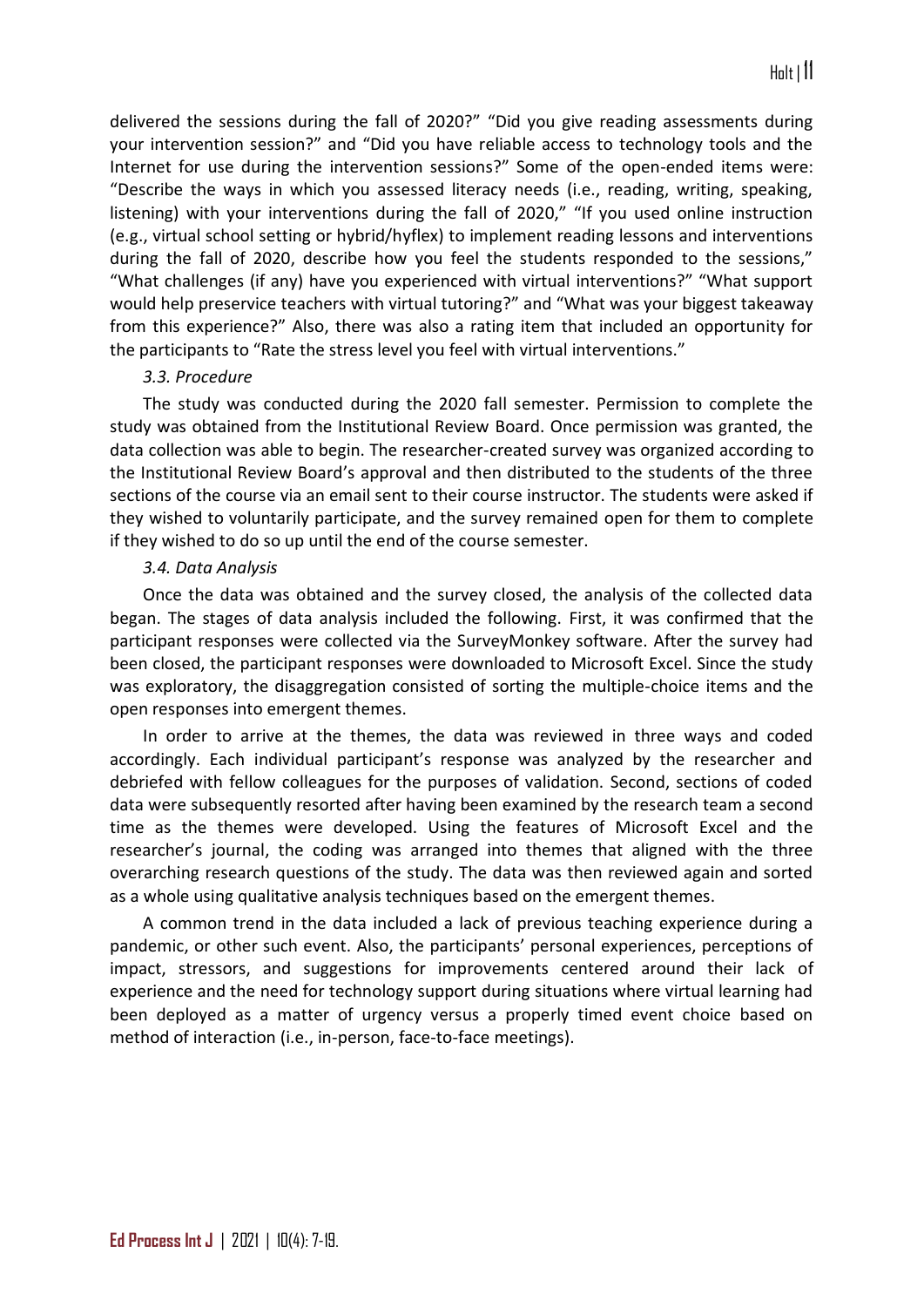## **4. RESULTS**

The study's results indicated that of the participants that responded to the survey, 94.74% had completed at between five and seven reading intervention sessions, whilst the remaining 5.26% reported having completed three or four reading intervention sessions during the COVID-19 pandemic fieldwork. Prior to the 2020 fall semester, only 11.75% of the respondents indicated that, as part of a teacher preparation course, they had worked oneon-one with students who required reading support. Additionally, four major themes emerged that revealed a unique situation when attempting to meet reading practicum goals during the pandemic.

# *4.1. Theme One: Personal Experiences*

The study participants were asked about their personal feelings regarding being prepared to teach within a virtual environment during the COVID-19 pandemic. Specifically, how prepared the participants felt at the beginning of the reading course to be delivered as virtual sessions. The respondents selected from one of five options that they considered best reflected their opinion. These options ranged from "a great deal" to "none at all." Of the participants, 100% selected "none at all" when reflecting on preparedness. When asked to share the challenges they experienced, issues with technology were the most common. Other challenges included issues with scheduling virtual intervention sessions with students, students being distracted during sessions, and the preservice teachers' own lack of experience with reading assessments. Table 1 presents examples of the participants' responses.

# **Table 1.** Personal Difficulties with Virtual Reading Fieldwork

*Survey Question: What (if anything) made it hard to complete the reading interventions?*

- "Connectivity issues."
- "Virtual learning."
- "Getting started and preparing for the reading interventions was a little complicated and stressful. Keeping up with all the assignments and learning assessments etc., whilst keeping up with other courses and residency!"
- "We chose a time during the weekend, but things would always come up (school or personal) and we would instead have to reschedule for a weekday time."
- "Student missing three of the seven sessions."
- "Not knowing exactly how to give assessments for individual students as each student has different abilities…"

When asked to share positives about their virtual interventions, the following responses were shared: "I was able to see where the child lives," "gaining experience for any future endeavors," and virtual has "easier an transition...no excuse for traffic." Table 2 presents some additional responses.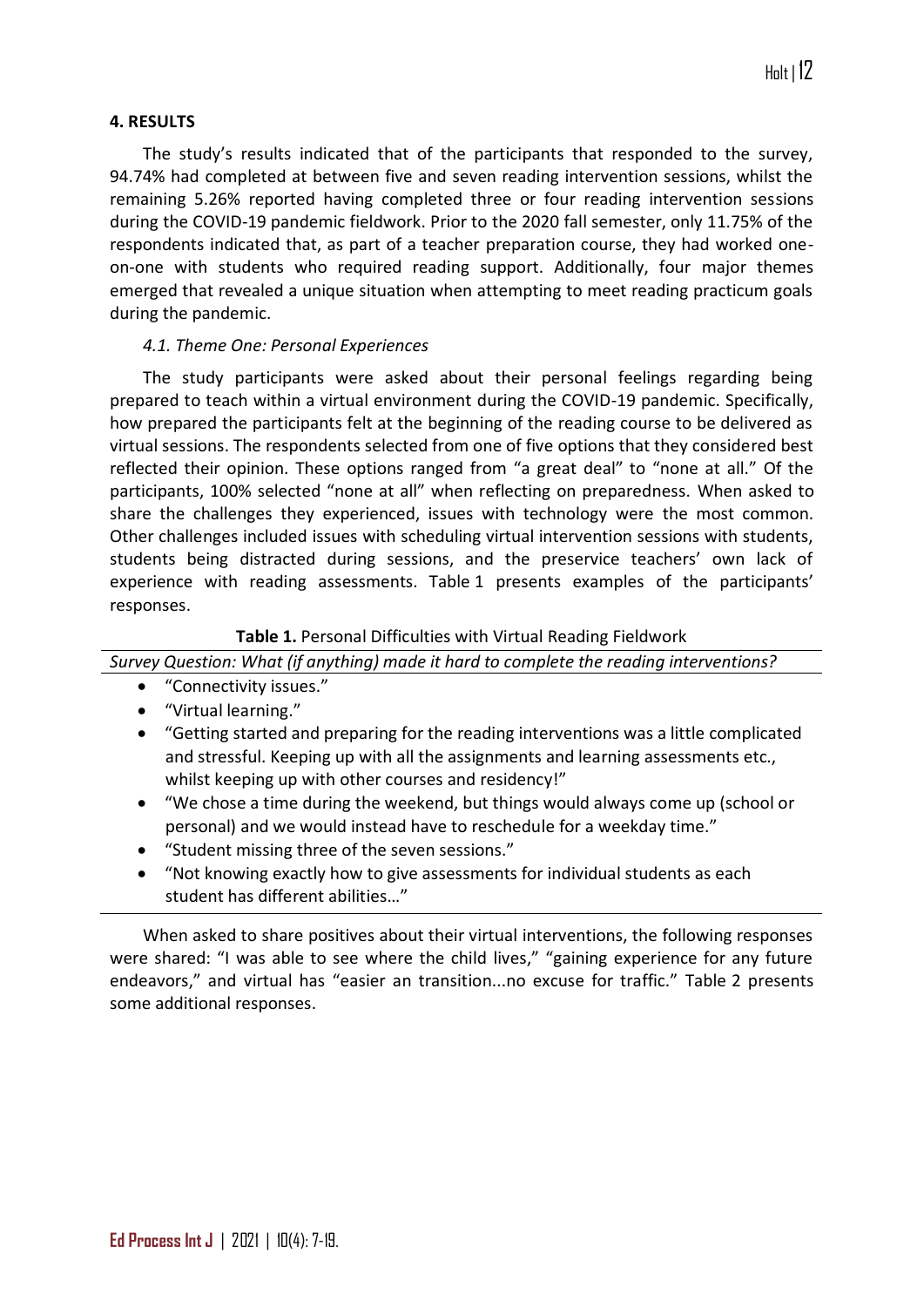# **Table 2.** Biggest Takeaways from Virtual Reading Fieldwork

*Survey Question: What was the biggest takeaway you have from this experience?*

- "I've learned to have confidence in myself and what I can do."
- "The biggest takeaway was learning to give assessments in all areas and find a weakness. Working towards that weakness and seeing student success. All in all, it was a great experience!"
- "That teachers make it work no matter what the given circumstances. We might complain and cry, but at the end of the day, the job gets done and gets done to the best of our ability!"
- "Stress."
- "Not every intervention will work."
- "That any child can be successful in an area in which they once struggled!"
- "Adapt. I had to adapt to so many struggles in using the Internet and was always looking to make something work or have a backup plan if something failed."

# *4.2. Theme Two: Perceptions of Impact*

The participants described their perceptions of the students' responses to the virtual reading intervention fieldwork sessions. The participant responses in Table 3 exemplify the collected data.

# **Table 3.** Perceived Impact of Virtual Reading Fieldwork

*Survey Question: If you used online instruction (e.g., virtual school setting or hybrid/hyflex) to implement reading lesson/interventions during fall 2020, describe how you feel your student responded to the sessions.*

- "My student responded well for the most part. It was an evening class, and the student was at home with a lot of distraction. In front of the screen, the student was fidgety and sometimes inattentive."
- "I feel my student felt he had to be there because of his parents."
- "My student didn't enjoy doing things on the computer. He has to do it so often at school and is tired of being on the computer. It also takes him longer to complete things, especially if it involves typing."
- "At first, he was hesitant because I was a new face to him, but once he got used to me, he would open up and complete the assessments without a problem."
- "The student was excited."

When asked about perceived academic progress made with the reading interventions, there were widespread responses from the participant preservice teachers (see Table 4).

| Level             | $f(\%)$  |
|-------------------|----------|
| A great deal      | 5(35.71) |
| A lot             | 3(21.43) |
| A moderate amount | 4(28.57) |
| A little          | 2(14.29) |
| None at all       | 0(0)     |
| <b>Total</b>      | 17 (100) |

Table 4. Preservice Teacher Perceptions of Reading Intervention Impact on Progress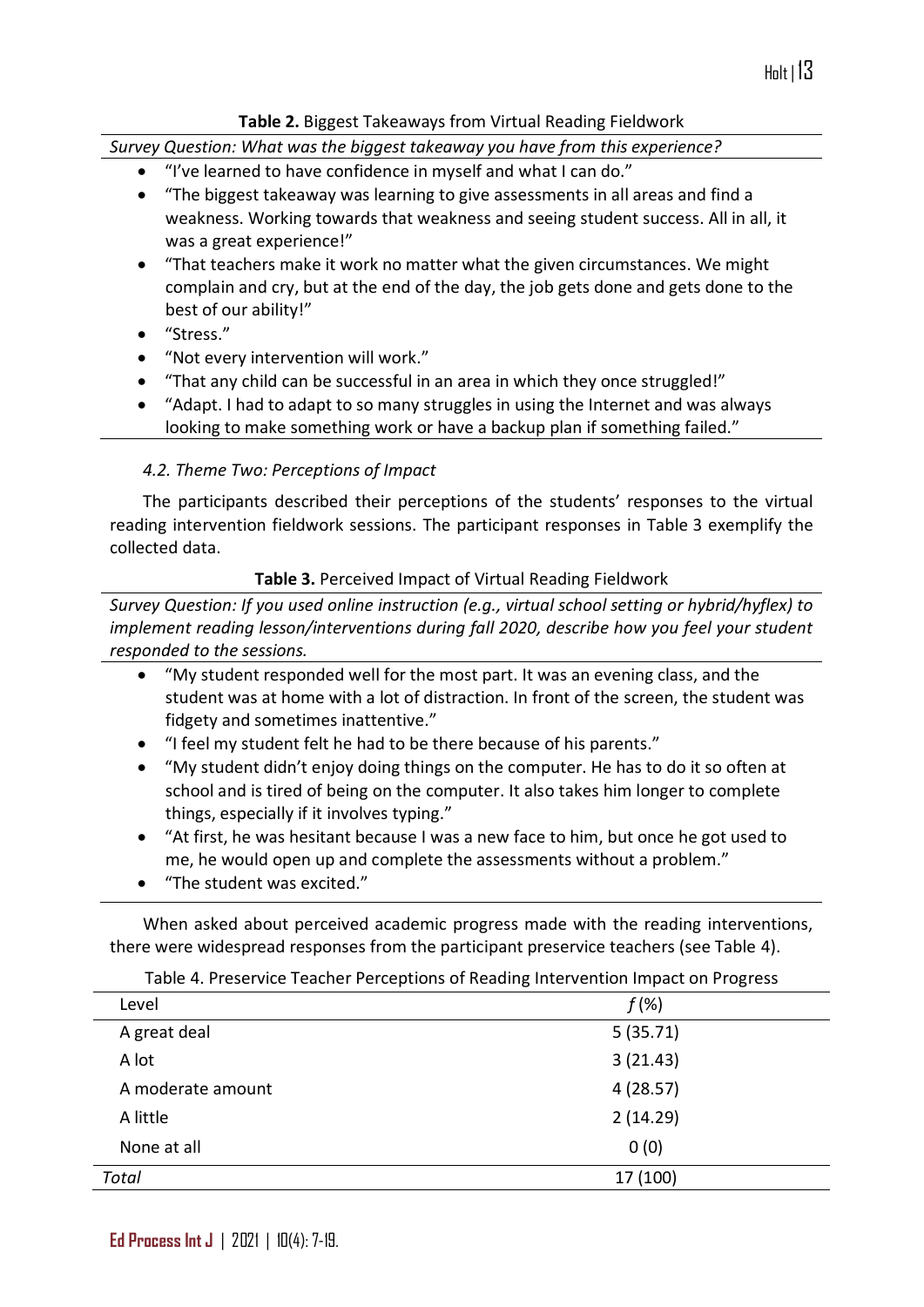## *4.3. Theme Three: Stressors*

The participants were asked to rate the stress level they felt with the virtual interventions. On a scale of 0 to 100, with "0" being no stress and "100" being the maximum amount of stress, the participant average was reported as 59%. A follow-up item (see Table 5) indicated that 88.24% of the respondents felt "a great deal" of stress in other parts of their lives during the semester.

| <b>TUNIC SI</b> SU COS I CIL III OUICI T UI LO OI LIIC TIIIS SCIIICSLOI |            |
|-------------------------------------------------------------------------|------------|
| Level                                                                   | $f(\%)$    |
| A great deal                                                            | 15 (88.24) |
| A lot                                                                   | 2(11.76)   |
| A moderate amount                                                       | 0(0)       |
| A little                                                                | 0(0)       |
| None at all                                                             | 0(0)       |
| Total                                                                   | 17 (100)   |

## **Table 5.** Stress Felt in Other Parts of Life This Semester

## *4.4. Theme Four: Suggestions for Improvement*

When asked about the support needed for virtual reading fieldwork, technology training and reliable access to the Internet was a frequent finding. This particular finding reinforces the TPACK framework research (see Table 6 and Table 7).

#### **Table 6.** Support Needed with Virtual Reading Fieldwork

*Survey Question: What support would help preservice teachers with virtual tutoring?*

- "More time during sessions."
- "Training, training, training. Free of charge. Specifically, in Google Docs, Google Slides, and other virtual learning tools."
- "Google training, Zoom training, PowerPoint training."
- "Google Training."
- "Learn all features of Zoom."
- "Good Internet."
- "Better support from parents and possibly professional development on virtual learning."
- "More awareness of available virtual intervention support, e.g., games and voice/interactive videos etc."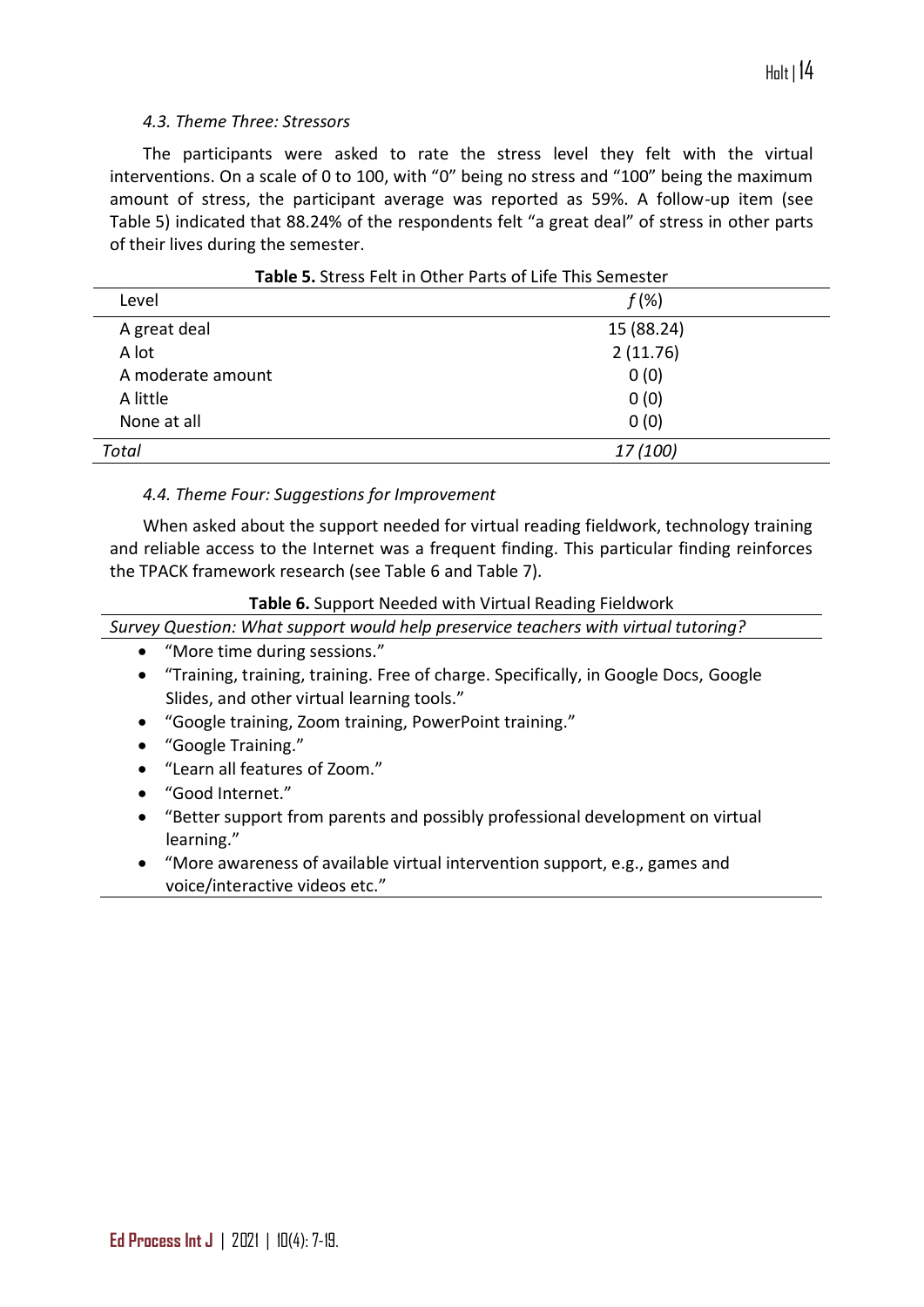**Table 7.** Issues with Access During Virtual Reading Fieldwork Interventions

*Survey Question: How might (or how have) issues of access to technology devices and the Internet be addressed so there is more equitable access to online learning for you* [as instructor] *and the student you worked with?*

- "If technology does not work then no intervention can take place."
- "Before parents request help, make sure they have reliable technology before you go any further."
- "Offer free or low-cost Internet for students to access in their homes."
- "I had to use PowerPoint instead of Google Slides for my weekly presentations because Slides would make my Internet lag horribly during screen share because it is an online resource."
- "Some support was provided, but this is new to everyone and every case is different, so it is quite difficult to get definitive answers and guidance."

## **5. DISCUSSION**

From this particular group of preservice teachers enrolled in a reading course that required them to deliver virtual reading fieldwork due to the COVID-19 pandemic, there were both positive and negative perceptions revealed of their experiences. The data revealed four major thematic foci that helped answer the research questions of the study. The four themes that emerged were: responses relating to the preservice teachers' personal experiences, perceptions of impact, stressors, and suggestions for improvement. When bringing the research back to the study's three research questions, the following findings are conclusive. Notably, the findings should also be considered in the support of inservice teachers during their professional development during times of natural disasters such as the current pandemic. Furthermore, the study sheds new light on teachers' struggles with technology and virtual reading fieldwork during the pandemic which caused certain hardships for preservice teachers.

*Research Question One: "How are preservice teacher preparation programs meeting reading fieldwork needs during the COVID-19 pandemic, when only limited in-person contact is permitted?"* Preservice teacher preparation programs have recognized certain challenges and have attempted to support reading course fieldwork facilitated through virtual reading interventions. In continuing to monitor the COVID-19 pandemic, the Center for Disease Control and Prevention's recommendations and local initiatives have continued to impact upon fieldwork opportunities. Provided that appropriate safety protocols are followed, more aligned opportunities to partner, either virtual or hybrid, with host partnerships schools could be explored. Working together can support both preservice and host teachers who are facing very similar issues. This form of collaboration can help to better prepare candidate teachers for their future teaching career and to relieve some of the time constraints facing host teachers during the ongoing pandemic.

*Research Question Two: How do preservice teachers perceive the stages used, the impact on their work, and the stressors and overall effectiveness of the virtual reading fieldwork completed during the COVID-19 pandemic?* Overall, the preservice teachers reported having mixed feelings regarding the effectiveness of the virtual fieldwork at each of the various stages. While the current study provides rich data about the experiences of the reading fieldwork, additional research is needed in order to fully answer this research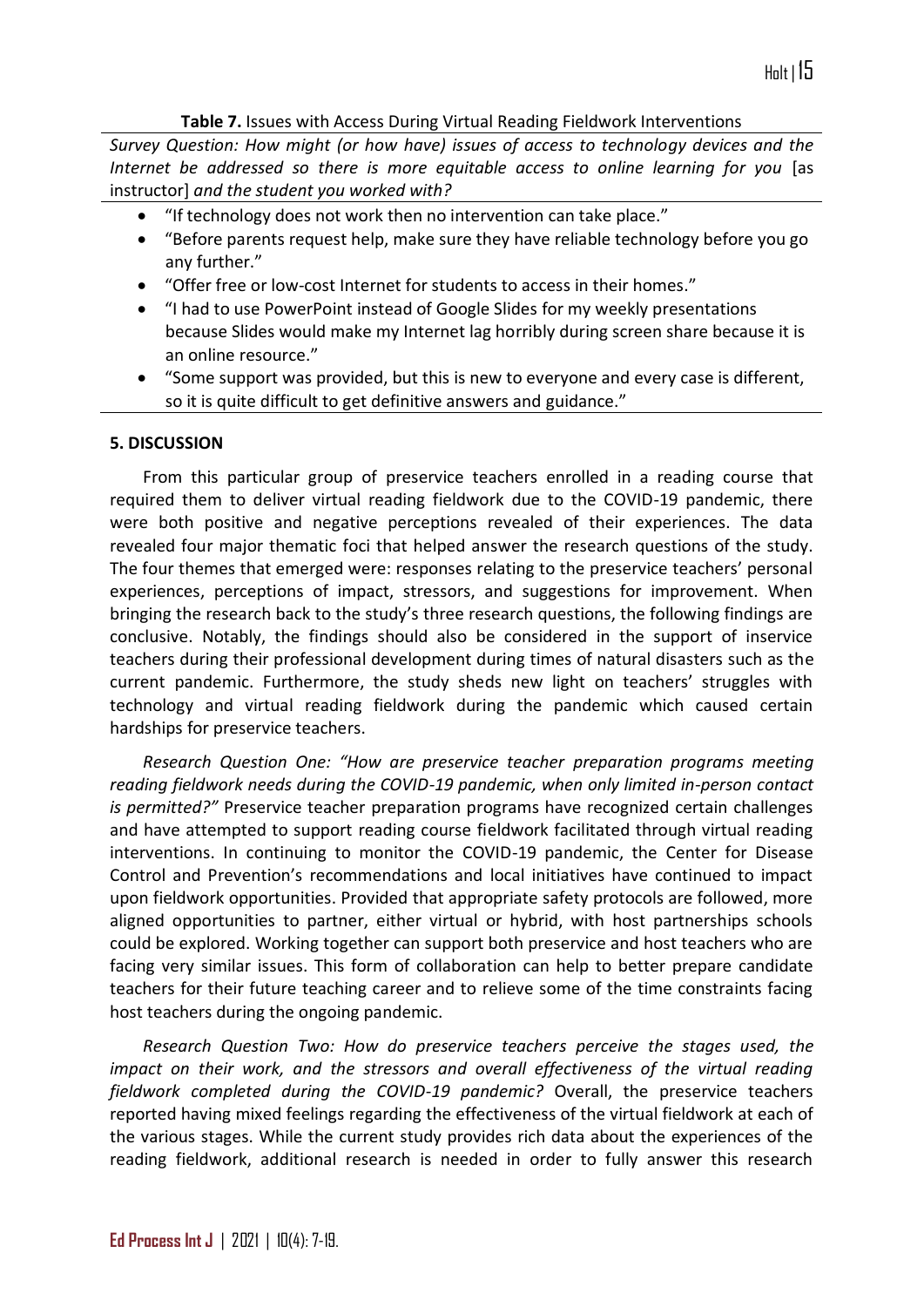question. As seen in the study's data, overall, the teacher candidates faced issues with technology that they felt negatively affected their overall impact during the process.

*Research Question Three: In what ways do preservice teachers feel that improvements can be made to virtual reading fieldwork used in times of emergency such as the COVID-19 pandemic?* Reoccurring issues with technology usage for both preservice teachers and the student participants was noted as a significant barrier. This in turn impacted on the effectiveness of the virtual reading fieldwork, and as such should be addressed in future preservice teacher courses. Refining the stages in the process by providing more technology scaffolds, including improved understanding of the TPACK model, will likely improve the overall virtual fieldwork experience and enhance the impact of reading content intervention on students.

## **6. CONCLUSION**

More and more research has been documented to reveal challenges faced in teacher preparation programs, and are continuing to face due to the ongoing impact of the latest COVID-19 variants during the current worldwide pandemic. It is important to build upon the research experiences during this unprecedented time in order to continue to see growth. Furthermore, outside of the pandemic, the current study validates that there are benefits of fine-tuning the implementation of classroom models that connect technology and reading fieldwork to into opportunities where reading fieldwork can be limited to in-person, face to face meetings. Studies such as that by Dong and Mertala (2021) should be considered in analyzing preservice teacher's perceptions related to the developmental appropriateness of technology, which are similar to those reported in the current study. On a global scale, technology can be utilized in order to help connect preservice teachers with their practicum students in a way that means both can benefit from partnerships such as discussed in the current study.

Based on the study's findings, it is recommended that more research is conducted in the area of preservice teacher preparation and the possibilities of implementing virtual reading fieldwork to avoid gaps in teaching and learning instruction. According to Watson and Rockinson-Szapkiw (2021), "if preservice teachers do not experience explicit modeling of TEL (technology-enabled learning) in their teacher preparation programs, then it is unlikely that they will develop the intention to use it in their teaching practice" (p. 3). Looking forward to the post COVID-19 era, there will potentially be more significant gaps than normal in terms of literacy learning having detrimentally impacted many pre-K-12 students during the pandemic. The use of virtual interventions should continue to be explored and monitored for potential benefits in both the current and post-pandemic future. If the need for virtual fieldwork continues (i.e., COVID-19 related restrictions) the current research could be replicated with other groups of preservice teachers. These studies should build more upon the existing research as well as the current study and to consider the benefits of applying the TPACK model.

In addition to the COVID-19 pandemic, it may be said that virtual fieldwork can be an effective means for teachers and students to connect when face-to-face, in-person meetings are not considered feasible for whatever reason. For example, many students have medical needs that may require their hospitalization or home-based education. Often these students are assigned a homebound teacher which enables them to work remotely; however, establishing an effective virtual connection could allow such students who are otherwise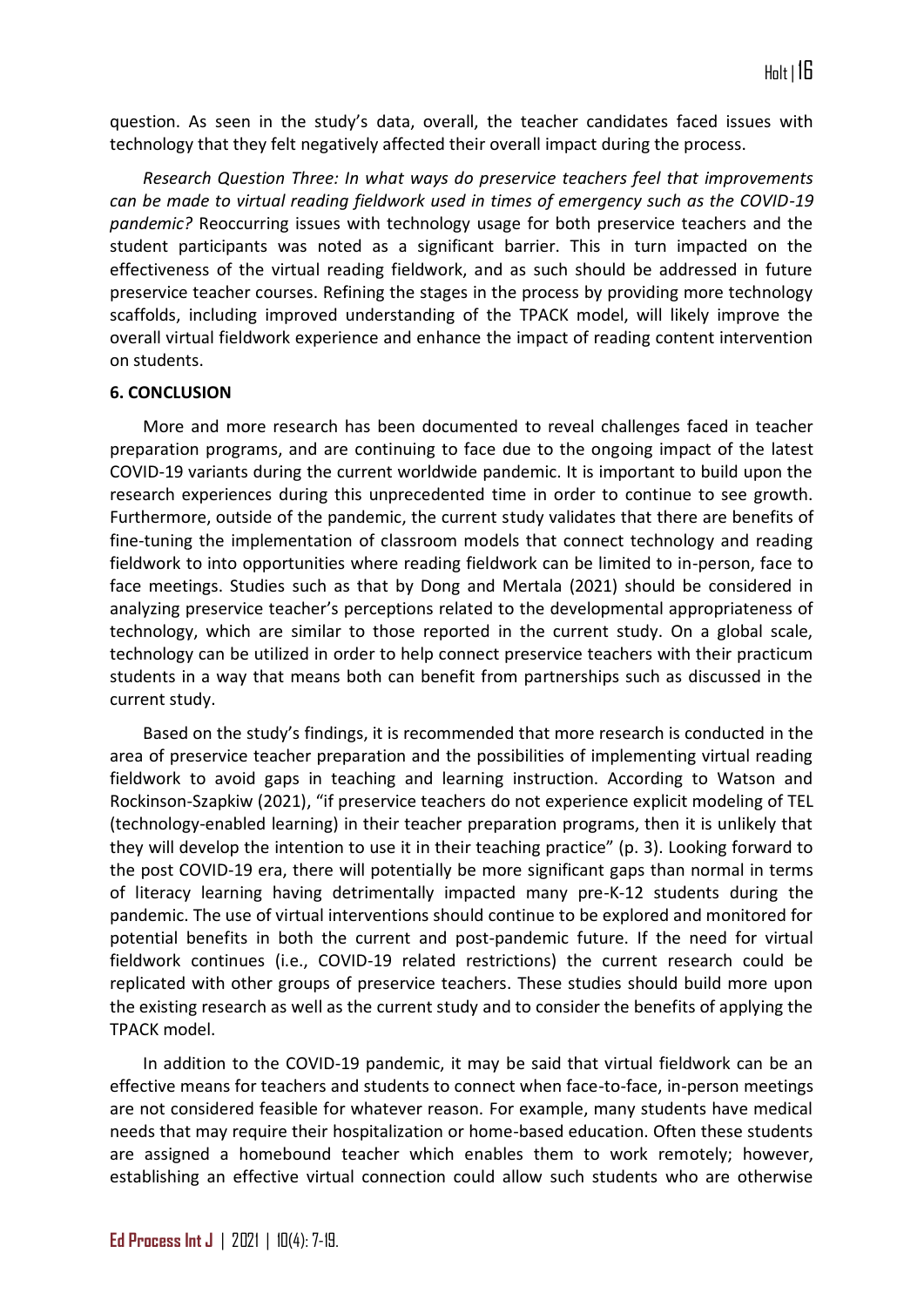unable to attend class to continue with their education rather than face further isolation. Similarly, natural disasters and severe weather can also result in the displacement of students from their face-to-face, in-person classroom community. Virtual reading interventions could therefore also be studied as potential solutions to such circumstances in the future.

Virtual reading interventions can be a way of tackling geographical challenges due to travel restrictions or impracticalities. Often clinical fieldwork serves K-12 students in need who live close to the university campus; however, for those students residing in rural areas that are located some distance away, they tend to lose out on this provision. If virtual reading interventions were improved, students with academic deficits could be identified and better supported from a distance. As seen in the findings of the current study, travel and time were found to be a positive result of the virtual meetings, and therefore may be considered as an alternative means of reaching students facing poverty or other hardships that prevent them from accessing the education that their peers enjoy. Virtual reading support can be applied within their home environment at minimal cost. Also, virtual fieldwork can be said to be positive for teacher candidates too, as due to their other responsibilities, traveling to host schools can present a practical hardship. Additional research on each of these ideas is therefore recommended.

Primarily, research focusing on how best to improve accessibility to technology devices, and a reliable Internet is critical. For virtual reading fieldwork success, both teacher candidates and their respective K-12 students require access to technology, since it is the primary method of providing such lessons. Also, providing teacher candidates with appropriate technology training according to the TPACK model can scaffold their experience as a successful means of support. It could also be helpful, therefore, if preservice teacher programs arranged virtual opportunities to observe reading intervention sessions in order to provide modeling early within the teacher preparation program. The data in the current study showed that prior to the virtual experience offered in the study, the participant preservice teachers had not taken part in any online fieldwork. Using the gradual release model, the host teacher and preservice teacher could work together in order to provide these much needed opportunities (Webb et al., 2019). This could benefit the host teacher too with additional help provided to support struggling K-12 students. Preservice teachers could also gain connections to real classroom situations that also need to be managed.

## *6.1. Limitations*

The study does present certain limitations. The study focused on one specific region in the southern United States serving preservice teachers. Replicating this study in other regions with similar diverse population participation could be considered beneficial. Also, several items included in the survey instrument were skipped by the participants. Follow-up studies should therefore consider applying restrictions in terms of whether or not items can be skipped as an option in the survey. Lastly, the participant preservice teacher were employed in traditional, virtual, and hybrid situations. While most of the participants were served within a virtual environment, some special fieldwork situations required in-person or hybrid meetings. Due to the COVID-19 pandemic, often the meeting space had to change according to information related to contact tracing, learning of viral exposure with person known to have been exposed/infected (i.e., teacher candidate, K-12 student, host teacher,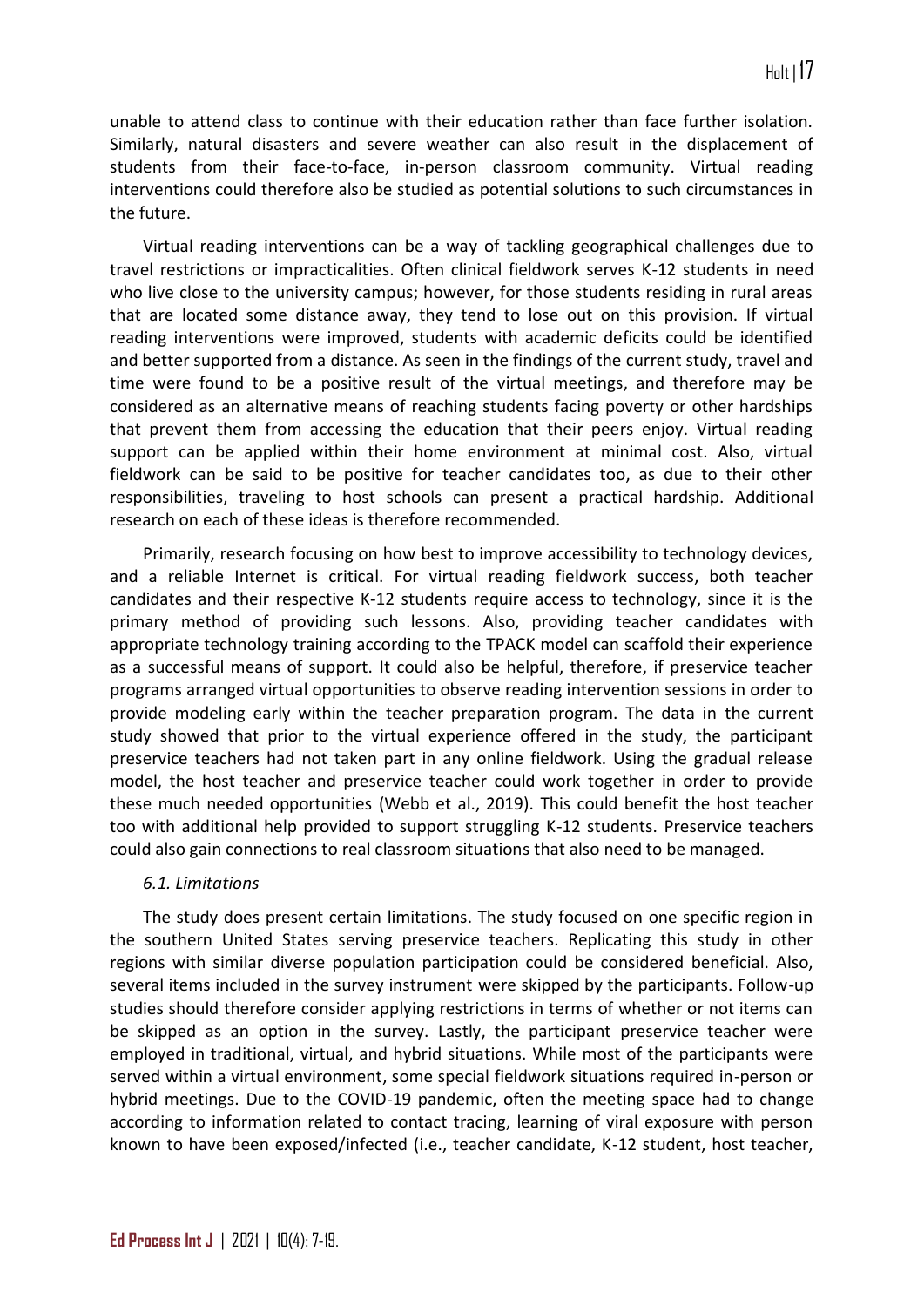etc.). This makes some of the responses unclear due to not knowing into which category they fell.

## **7. SUGGESTIONS**

Future research is needed to build upon the current study's findings. The potential of the COVID-19 vaccine's role in decreasing the spread of the virus may allow for more traditional, face-to-face, in-person fieldwork experiences to resume. However, even with a return to traditional fieldwork, continuing with the processes outlined in the current study along with the TPACK research may help to improve virtual fieldwork opportunities for reading courses serving preservice teachers.

## **DECLARATIONS**

**Author Contributions** The article was written by a single author.

**Conflicts of Interest** The author declared there is no conflict of interest.

**Funding** None.

**Ethical Approval** Ethical approval was received, and all procedures performed with human subjects were in accordance of the IRB (International Review Board) guidelines.

**Data Availability Statement** To review the data from this study, contact the author for more discussion about the request. The data is not publicly available due to ethical guidelines.

# **Acknowledgements** None.

## **REFERENCES**

- Ali, W. (2020). Online and remote learning in higher education institutes: A necessity in light of COVID-19 pandemic. *Higher Education Studies, 10*(3), 16-25. <https://doi.org/10.5539/hes.v10n3p16>
- Bradley, N. A., & Fogelsong, D. (2021). Building Community in a Pre-Service Teacher Cohort during a Pandemic. *Teacher Educators' Journal, 14*, 43-60. [https://static1.squarespace.com/static/5b2fca94f7939217ed700824/t/605b2856fd6](https://static1.squarespace.com/static/5b2fca94f7939217ed700824/t/605b2856fd60ef5ba1f31394/1616586845069/TTEJ_Spring_2021_SpecialIssue.pdf) [0ef5ba1f31394/1616586845069/TTEJ\\_Spring\\_2021\\_SpecialIssue.pdf](https://static1.squarespace.com/static/5b2fca94f7939217ed700824/t/605b2856fd60ef5ba1f31394/1616586845069/TTEJ_Spring_2021_SpecialIssue.pdf)
- Brandt, J. O., Barth, M., Merritt, E., & Hale, A. (2021). A matter of connection: The 4 Cs of learning in pre-service teacher education for sustainability. *Journal of Cleaner Production*, 279.<https://doi.org/10.1016/j.jclepro.2020.123749>
- Centers for Disease Control and Prevention. (2020). *Considerations for K-12 schools: Readiness and planning tool. U.S. Department of Health and Human Services.* [https://www.cdc.gov/coronavirus/2019-ncov/downloads/community/School-Admin-](https://www.cdc.gov/coronavirus/2019-ncov/downloads/community/School-Admin-K12-readiness-and-planning-tool.pdf)[K12-readiness-and-planning-tool.pdf](https://www.cdc.gov/coronavirus/2019-ncov/downloads/community/School-Admin-K12-readiness-and-planning-tool.pdf)
- Darling-Hammond, L., & Bransford, J. (Eds.). (2007). *Preparing teachers for a changing world: What teachers should learn and be able to do*. Wiley.
- Dewey, J. (2008). *Democracy and education by John Dewey* (D. Reed, Ed.). Project Gutenberg (Original work published 1916). [https://www.gutenberg.org/files/852/852-h/852](https://www.gutenberg.org/files/852/852-h/852-h.htm) [h.htm](https://www.gutenberg.org/files/852/852-h/852-h.htm)
- Dong, C., & Mertala, P. (2021). Preservice teachers' beliefs about young children's technology use at home. Teaching and Teacher Education, 102. <https://doi.org/10.1016/j.tate.2021.103325>